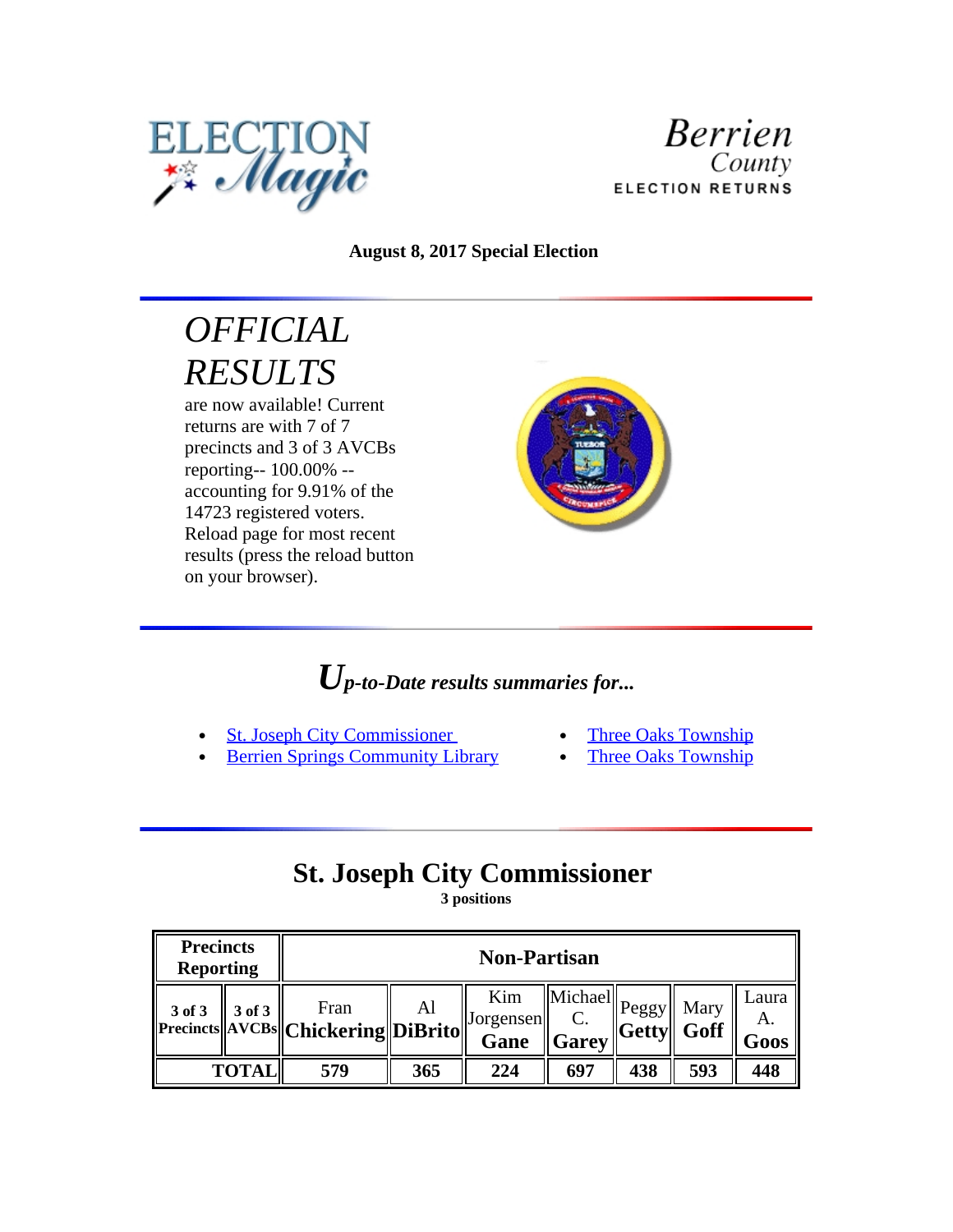|St. Joseph City Commissioner |Berrien Springs Community Library |Three Oaks Township |Three Oaks Township |

## **Berrien Springs Community Library - Library Millage Proposal**

| <b>Precincts</b><br><b>Reporting</b> | Y H. |  |  |
|--------------------------------------|------|--|--|
| 3 of 3 Precincts                     |      |  |  |
| <b>TOTA</b>                          | 399  |  |  |

|  |  |  |  | <b>Detailed Results</b> are available. |
|--|--|--|--|----------------------------------------|
|--|--|--|--|----------------------------------------|

|St. Joseph City Commissioner |Berrien Springs Community Library |Three Oaks Township |Three Oaks Township |

### **Three Oaks Township - Roads and Bridges Renewal**

| <b>Precincts</b><br><b>Reporting</b> |     |  |
|--------------------------------------|-----|--|
| 1 of 1 Precincts                     | YES |  |
| <b>TOTAl</b>                         |     |  |

[Detailed Results](file:///G:\\CLERK\\ELECTIONS\\Archive%20Election%20Magic%20Results\\B11.Archive\\B11\\2017\\augspec\\B11results\\B1100101002.htm) are available.

|St. Joseph City Commissioner |Berrien Springs Community Library |Three Oaks Township |Three Oaks Township |

### **Three Oaks Township - Public Library Operating Renewal**

| <b>Precincts</b><br><b>Reporting</b> |      |  |  |
|--------------------------------------|------|--|--|
| 1 of 1 Precincts                     | Y ES |  |  |
| <b>TOTAL</b>                         | 212  |  |  |

[Detailed Results](file:///G:\\CLERK\\ELECTIONS\\Archive%20Election%20Magic%20Results\\B11.Archive\\B11\\2017\\augspec\\B11results\\B1100101003.htm) are available.

|St. Joseph City Commissioner |Berrien Springs Community Library |Three Oaks Township |Three Oaks Township |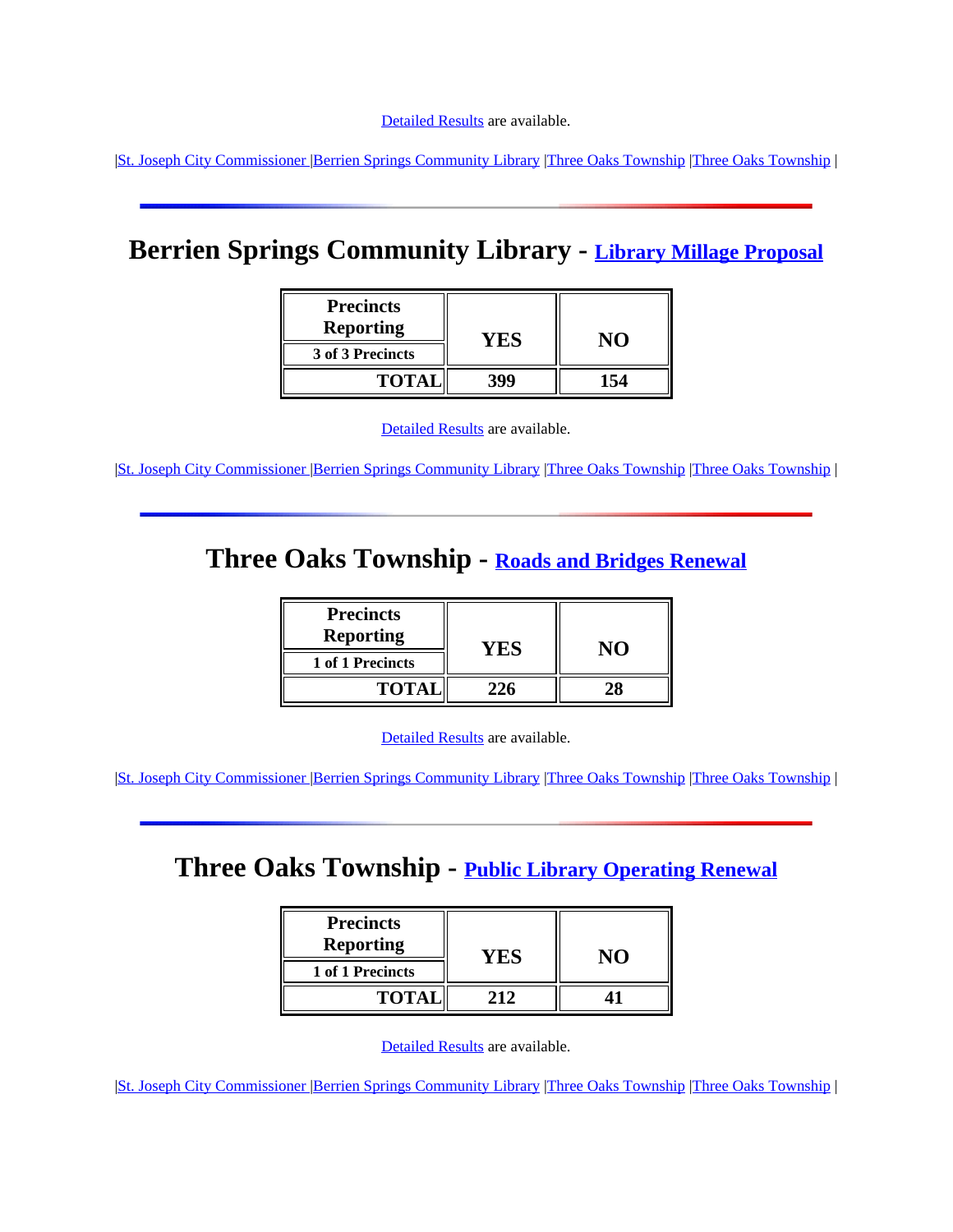



**Berrien** County **ELECTION RETURNS** 

#### *DETAILED results for St. Joseph City Commissioner*

To find a particular township quickly, choose "Find" from the Edit Menu (control-f or command-f) and enter the name of the township.  $\equiv$ 

|                          | # Reg.<br><b>Voters</b> | Poll<br><b>Book</b> | % Reg. | Fran<br>Voters Chickering DiBrito | Al  | <b>Kim</b><br>Jorgensen<br>Gane | Michael<br>C.<br><b>Garey</b> | Peggy<br><b>Getty</b> | <b>Mary</b><br>Goff | Laura<br>А.<br>Goos |
|--------------------------|-------------------------|---------------------|--------|-----------------------------------|-----|---------------------------------|-------------------------------|-----------------------|---------------------|---------------------|
| <b>TOTAL</b>             | --                      |                     | --     | 579                               | 365 | 224                             | 697                           | 438                   | 593                 | 448                 |
| City of St.<br>Joseph #1 | 2444                    | 230                 | 9.41%  | 106                               | 80  | 36                              | 130                           | 93                    | 78                  | 85                  |
| City of St.<br>Joseph #2 | 2284                    | 253                 | 11.08% | 79                                | 85  | 60                              | 110                           | 119                   | 92                  | 119                 |
| City of St.<br>Joseph #3 | 2002                    | 168                 | 8.39%  | 55                                | 49  | 33                              | 77                            | 83                    | 61                  | 80                  |
| AVCB01                   |                         | No<br>Report        | N/A    | 149                               | 62  | 30                              | 166                           | 46                    | 152                 | 60                  |
| AVCB02                   |                         | No<br> Report       | N/A    | 102                               | 56  | 35                              | 125                           | 63                    | 122                 | 62                  |
| AVCB03                   |                         | No<br>Report        | N/A    | 88                                | 33  | 30                              | 89                            | 34                    | 88                  | 42                  |
|                          |                         |                     |        | Fran<br><b>Chickering DiBrito</b> | AI  | <b>Kim</b><br>Jorgensen<br>Gane | Michael<br>C.<br>Garey        | Peggy<br><b>Getty</b> | <b>Mary</b><br>Goff | Laura<br>А.<br>Goos |

**Back to Summaries**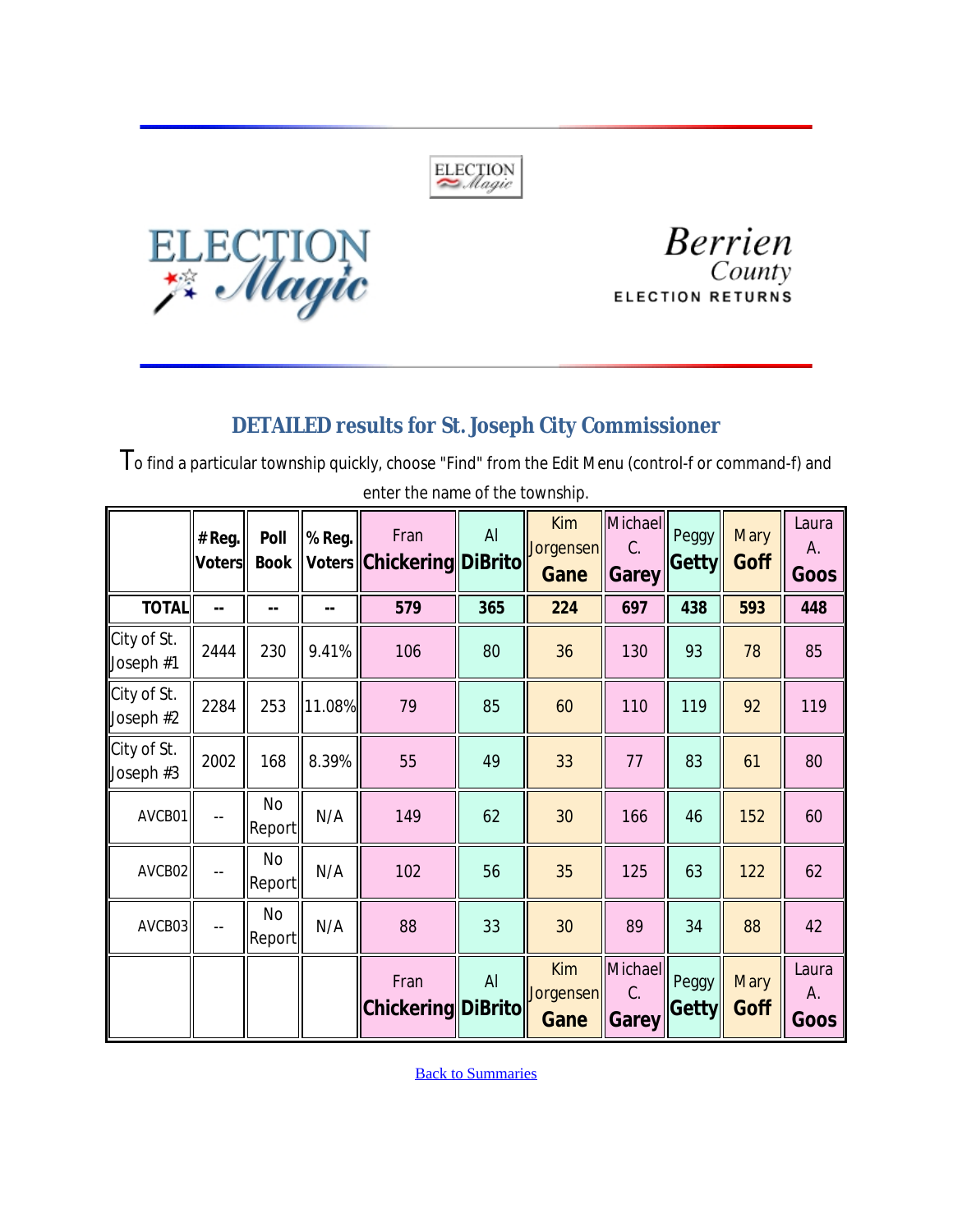

#### *DETAILED results for Berrien Springs Community Library*

To find a particular township quickly, choose "Find" from the Edit Menu (control-f or command-f) and

|                           | $#$ Reg. |     | Poll $\ $ % Reg.<br>Voters    Book    Voters | <b>YES</b> | <b>NO</b> |
|---------------------------|----------|-----|----------------------------------------------|------------|-----------|
| <b>TOTAL</b>              |          |     |                                              | 399        | 154       |
| Oronoko Charter #1        | 2050     | 286 | $\ 13.95\%$                                  | 198        | 87        |
| Oronoko Charter #2   1298 |          | 120 | 9.24%                                        | 91         | 29        |
| Oronoko Charter #3   2378 |          | 148 | 6.22%                                        | 110        | 38        |
|                           |          |     |                                              | <b>YES</b> | <b>NO</b> |

#### enter the name of the township.

#### **Back to Summaries**



**Berrien** County **ELECTION RETURNS** 

### *DETAILED results for Three Oaks Township*

To find a particular township quickly, choose "Find" from the Edit Menu (control-f or command-f) and

|              |    |    | $  # Reg.  $ Poll $  %$ Reg.<br>  Voters  Book   Voters | YES | NΟ |
|--------------|----|----|---------------------------------------------------------|-----|----|
| <b>TOTAL</b> | -- | -- | --                                                      | 226 | 28 |

enter the name of the township.